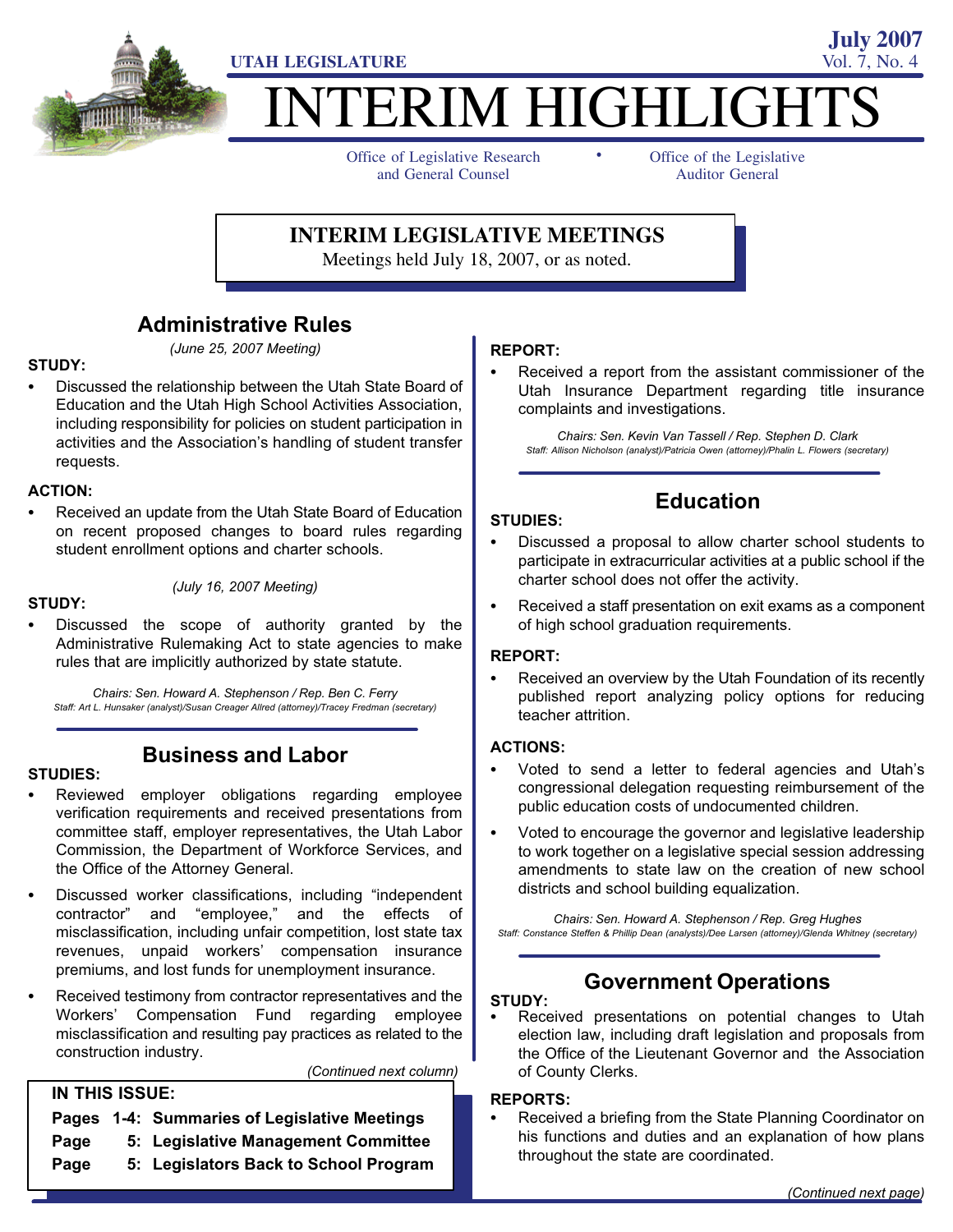Received an update on the recodification of Title 63, State Affairs in General, which will make technical changes. The bill will renumber the Title 63 sections into new titles and adjust cross references.

# ACTION:

 Voted to direct committee staff to prepare draft legislation allowing the members of the Office of the Lieutenant Governor to administer oaths for election purposes and to establish uniform dates and monetary thresholds for entities making political expenditures.

Chairs: Sen. Peter C. Knudson / Rep. Glenn Donnelson Staff: Benjamin Christensen (analyst)/Eric Weeks (attorney)/Brooke Ollerton (secretary)

# Health and Human Services

# REPORT: -

 Received a briefing from committee staff on the recently approved settlement agreement to terminate federal court oversight of Utah's child welfare system. Also received suggestions from the Department of Human Services on sustaining the child welfare system in the future.

# STUDIES:<br>-

- Received information from state and local health department officials, the Utah Health Insurance Association, and others about recommended childhood immunization schedules and ways of increasing compliance with those schedules.
- Considered draft legislation that would require the Department of Health to distribute information to health professionals and the public about sexually transmitted diseases (STDs) and locally available treatment providers.

Received information from the Utah Department of Health, Salt Lake Valley Health Department, and others on the prevalence of STDs and efforts to provide treatment and education.

- Received a report from the Governor's Task Force for Pandemic Influenza Preparedness and discussed whether executive branch emergency powers for responding to an influenza pandemic should be modified.
- Received information from the Utah Department of Health and the Autism Council of Utah on the nature of autism and options for improving services to those with autism spectrum disorders.

Chairs: Sen. D. Chris Buttars/ Rep. Paul Ray Staff: Mark Andrews (analyst)/Catherine Dupont, Thomas Vaughn (attorneys)/Joy Miller (secretary)

# Higher Education Task Force

(June 21, 2007 Meeting)

# STUDIES:<br>-

- Received presentations from the Utah System of Higher Education, various state institutions of higher education, and task force staff on:
	- issues surrounding transfer of credit between institutions of higher education;
- timely graduation of students and dynamics that contribute to students taking longer than the traditional four−year time frame to graduate; and
- efforts to increase participation in higher education of minority and low−income students.

# STUDIES:<br>-

#### Received a presentation from task force staff on governance models of applied technology education in other states, and background information on applied technology education in Utah.

(July 17, 2007 Meeting)

 Received presentations from the Utah College of Applied Technology (UCAT) and the Commissioner of Higher Education on issues surrounding UCAT and its role in higher education in Utah.

Chairs: Sen. Greg Bell / Rep. Kory Holdaway Staff: Connie Steffen, Allison Nicholson (analysts)/Dee Larsen (attorney)/Glenda Whitney (secretary)

# Judiciary

The committee received no reports and took no action.

Chairs: Sen. Greg Bell / Rep. Douglas Aagard Staff: Jerry Howe (analyst)/Esther Chelsea−McCarty (attorney)/Brooke Ollerton (secretary)

# Law Enforcement and Criminal Justice

# STUDIES: -

- Considered policies and practices surrounding correctional officers' and other law enforcement officers' safety during transportation of offenders.
- Reviewed the statutory authority to establish criminal felony offenses by administrative rule regarding security in correctional and mental health facilities.

# ACTIONS: -

- Recommended draft legislation:
	- -Search Warrant Procedure Amendments" provides a process for a warrantless search and seizure of parolees by parole officers or by law enforcement officers regarding evidence of a parole violation or a criminal law violation.
	- -Criminal Statute of Limitations Amendments" removes the statute of limitations for prosecution of all first degree felony sex offenses.
	- -Discharge of Firearm Amendments" provides specified enhanced penalties for felony offenses involving the discharge of a firearm.
- Voted to address the issue of criminal penalties in administrative rules at a future committee meeting.

Chairs: Sen. Jon Greiner / Rep. DeMar "Bud" Bowman Staff: Stewart E. Smith (analyst)/Susan Creager Allred (attorney) Wendy Bangerter (secretary)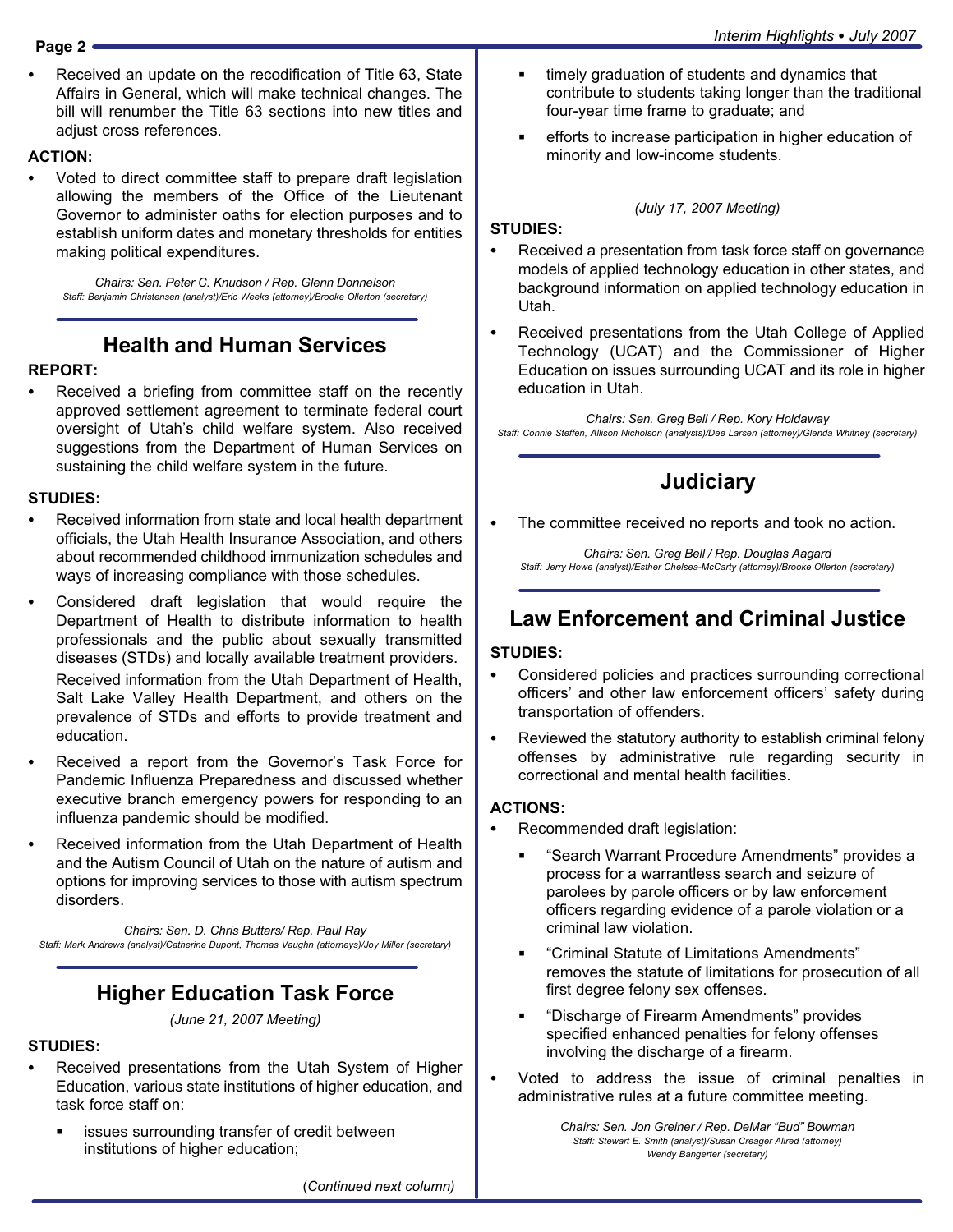# Legislative Process Committee

(July 17, 2007 Meeting)

# STUDIES:<br>--

- Discussed the transition back to the renovated State Capitol Building and the potential impact on the Legislature.
- Discussed General Session schedule issues, including starting dates, observing federal holidays, and a mid−session recess.
- Discussed the need for and possible ways to provide constituent services for legislators.

Chairs: Sen. Lyle Hillyard / Rep. Roger Barrus Staff: John Cannon (analyst)/John Fellows (attorney)/Joy Miller (secretary)

# Natural Resources, Agriculture, and Environment

# STUDY:<br>--

 Discussed the Petroleum Storage Tank Trust Fund Performance Audit conducted by the Office of the Legislative Auditor, including fund privatization, financial assurance, fund administration, fund solvency, and proposed legislation.

# REPORT:

 Received reports from the Commissioner of the Department of Agriculture and Food, the Director of the Division of Forestry, Fires and State Lands, and the Executive Director of the Department of Environmental Quality on recent wildfires in Utah.

# ACTIONS:

- Conducted a sunset review and voted to recommend the reauthorization of the Underground Storage Tank Act for ten years.
- Voted to recommend that the environmental assurance fee on petroleum not be increased.
- Voted to direct committee staff to prepare legislation on the Petroleum Storage Tank Trust Fund for further consideration by the committee.
- Conducted a sunset review and voted to recommend the reauthorization of the State Water Development Commission for ten years.
- Voted to direct staff to prepare a letter to the Utah congressional delegation supporting funding of the Basin and Range Carbonate Aquifer System Study II.

Chairs: Sen. Darin Peterson / Rep. Roger E. Barrus Staff: Brian Allred (analyst)/Emily R. Brown (attorney)/Joy Miller (secretary)

# Political Subdivisions

# STUDIES:<br>\_\_

 The Automated Geographic Reference Center demonstrated examples of how Geospatial Information and Technology supports local government: (1) Iron County Spatial Growth Modeling Tool; (2) Aerial Imagery and Internet Web Services; and (3) Notification of Facilities with Regional Impact.

 Received comments from the public regarding the process to incorporate a town, including whether the property owners or the county should make the final decision on incorporating the proposed area as a town.

 Received comments from the public regarding eminent domain, including the issues of severance damages for property remaining after a portion is taken by eminent domain but no structure is built on the taken property, and if the amount of compensation should be greater than market value.

# ACTION: -

 Requested that staff draft legislation that would require local government candidates to submit campaign financial reports electronically.

Chairs: Sen. Dennis Stowell / Rep. Fred Hunsaker Staff: Joseph Wade (analyst)/Robert Rees (attorney)/Wendy Bangerter (secretary)

# Privatization−Government Competition with Private Sector Subcommittee

(June 27, 2007 Meeting)

# STUDIES: -

- Received staff presentations on the Privatization Policy Board, previous legislation, and efforts in other states to govern government competition and privatization.
- Considered input from various organizations on potential approaches to government competition and privatization.
- Discussed priorities for future meetings.

Chairs: Sen. Howard A. Stephenson / Rep. Craig A. Frank Staff: Leif G. Elder (analyst)/Patricia Owen (attorney)/Phalin Flowers (secretary)

# Public Utilities and Technology

# STUDY: -

 Received a report from committee staff on SB 888, Florida Energy Diversity and Efficiency Act (passed in 2006), that provides criteria for nuclear energy sources, including nuclear power plant permitting, expedited judicial processes, public service commission adoption of alternative cost recovery mechanisms supporting nuclear energy, and spreading the cost recovery over a long period of time.

Received a summary from committee staff of eight other states' 2006 laws and resolutions that encourage the consideration of developing new nuclear power sites.

# REPORT:<br>-

 Received a report by the State Energy Policy Advisor regarding the Western Climate Initiative recently signed among six western states and two Canadian provinces for identifying, evaluating, and implementing methods to reduce greenhouse gas emissions.

The report included potential benefits in energy efficiency, clean and renewable energy sources, and tailpipe standards for air quality, fuel efficiency, and energy security.

(Continued next column)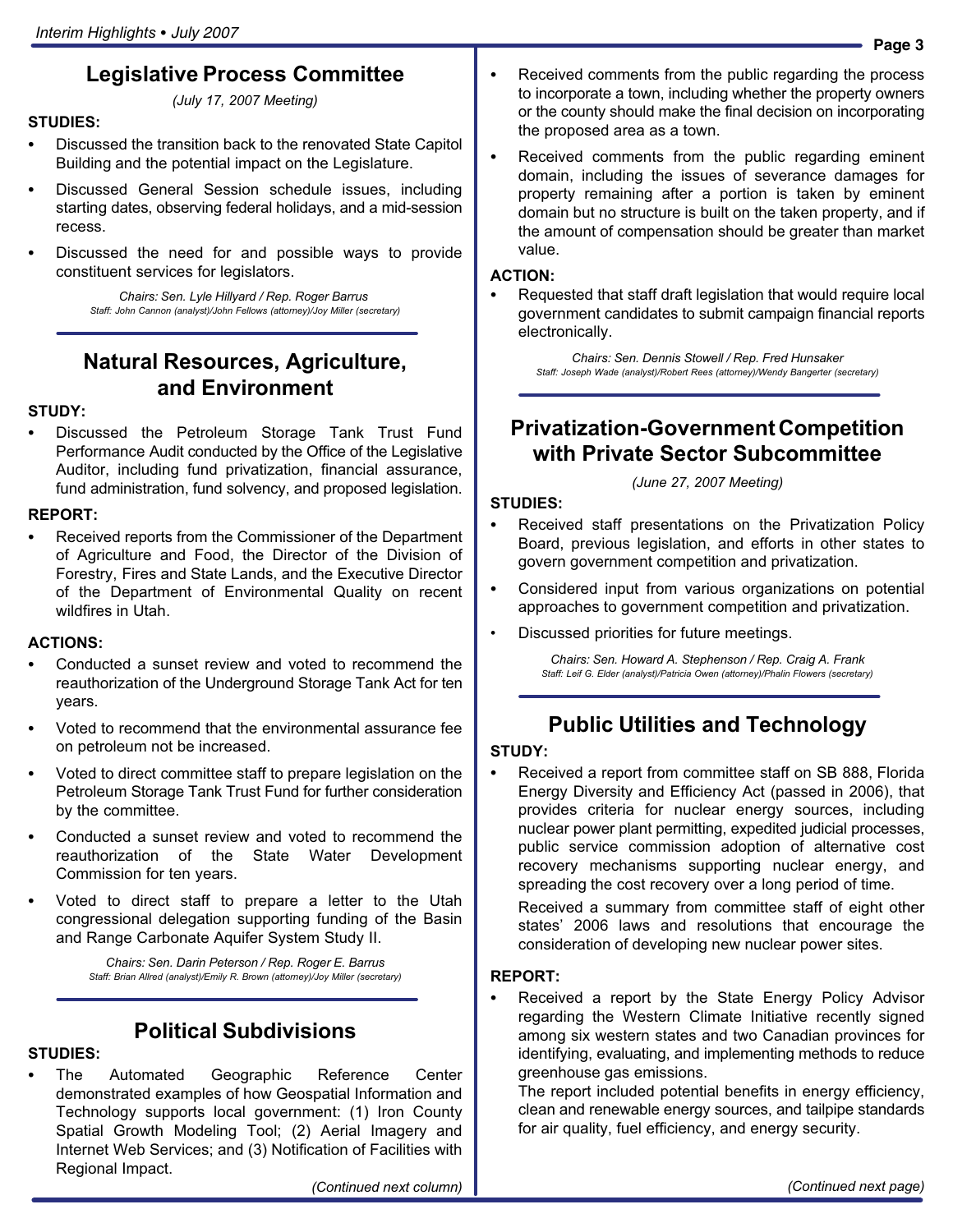Received comments from members of the energy generation industry regarding issues they have identified, including projected energy demand and new generation facilities, and sequestration.

# ACTION:

 Voted to direct committee staff to draft legislation for the next meeting based on other states' recent legislation regarding nuclear energy.

Chairs: Sen. Scott K. Jenkins / Rep. Michael Noel Staff: Richard North (analyst)/Christopher Parker (attorney)/Tracey Fredman (secretary)

# Revenue and Taxation

# STUDIES:<br>-

- Received a presentation from committee staff on existing funding sources for transportation and options for other potential funding.
- Reviewed draft legislation related to the income apportionment procedure for the corporate franchise and income tax.

# REPORT: -

 Received a report from committee staff on FY 2006−07 state revenue collections, which were approximately \$260 million above February revenue projections.

> Chairs: Sen. Wayne Niederhauser / Rep. John Dougall Staff: Bryant Howe, Phillip Dean, & Leif Elder (analysts)/Rebecca Rockwell & Angela D. Oakes (attorneys) Phalin Flowers (secretary)

# Special Districts Subcommittee of the Political Subdivisions Interim Committee

# STUDIES:<br>--

- Discussed further needs in the recodification of Title 17A, Local Government Controlled Districts (formerly Special Districts).
- Discussed the purpose of each of the dependent district types that need to be recodified in Title 17A, Chapter 3:

Part 4, Parking and Business Improvement Districts;

Part 8, Conservation Districts;

Part 9, Municipal Building Authorities;

Part 12, Special Road Districts; and

Part 13, Historic Districts.

- Discussed special service district statutes in Title 17A, Chapter 2, Part 13, Special Service Districts, that need recodification. The district type of special service district is one of the many different types of districts addressed.
- Discussed eight policy questions and sought drafting guidance from the Subcommittee.
- Discussed and planned how the Subcommittee will proceed in completing the recodification.

Chairs: Sen. Dennis Stowell / Rep. Fred Hunsaker Staff: Joseph Wade (analyst)/Robert Rees (attorney)/Wendy Bangerter (secretary)

# Tax Review Commission

(July 13, 2007 Meeting)

#### STUDIES: -

- Reviewed the historical volatility of various sectors of the sales and use tax base.
- Reviewed draft legislation changing state statutes governing the General Fund Budget Reserve Account, the Education Budget Reserve Account, and the State Disaster Recovery Restricted Account.
- Reviewed the appropriate size of state budget reserve accounts and contributions to the accounts.

# REPORTS: -

- Received a report from the Utah State Tax Commission on tax penalties and when penalties may be waived.
- Received a progress report from the Sales and Use Tax Working Group.

Chairs: M. Keith Prescott / David J. Crapo Staff: Phillip V. Dean (analyst)/Leif G. Elder (analyst)/Bryant R. Howe (assistant director) Angela D. Oakes (attorney)/Rebecca L. Rockwell (attorney)/Phalin L. Flowers (secretary)

# **Transportation**

#### STUDIES: -

- Discussed current motor carrier traffic safety laws, including:
	- how Utah compares to other states in motor carrier traffic safety;
	- Utah's current traffic safety plan for motor carriers; and
	- other states' efforts to improve motor carrier traffic safety.
- Discussed the stability of the motor fuel tax as a revenue source and whether the tax should be replaced or supplemented with other funding mechanisms.

#### REPORT: -

 Received a report from the Utah Department of Transportation and regional metropolitan planning organizations regarding Utah's Unified Transportation Plan.

> Chairs: Sen. Carlene Walker / Rep. Todd Kiser Staff: Mark Steinagel (analyst)/Shannon Halverson (attorney) Tracey Fredman (secretary)

# Workforce Services & Community and Economic Development

# STUDY:<br>--

 Discussed the various economic development incentives provided by the state to the business community.

# ACTION: -

 Voted to extend the sunset date of Title 63, Chapter 38f, Part 4, Enterprise Zone Act, for ten years.

> Chairs: Sen. Mark B. Madsen / Rep. Steven Mascaro Staff: Art Hunsaker (analyst)/Jim Wilson (attorney)/Glenda Whitney (secretary)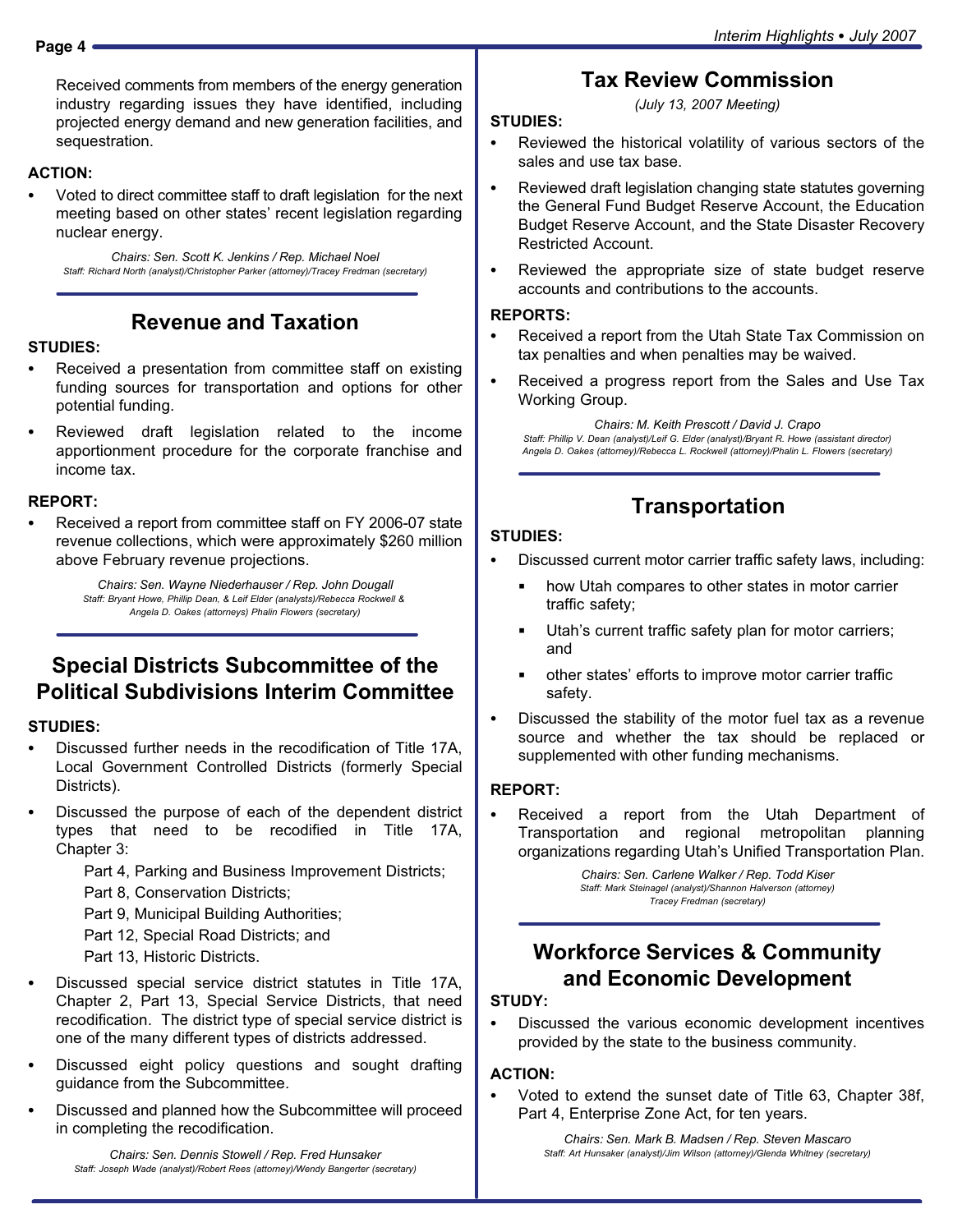#### **LEGISLATIVE MANAGEMENT COMMITTEE**

# REPORT: -

 Received a report about the itinerary, activities, and events planned for the August 15−16, 2007 site visit to Davis and Salt Lake Counties.

# ACTIONS: -

- Approved the meeting requests of the following appropriations subcommittees:
	- Higher Education meeting on September 12, 2007.
	- Commerce and Workforce Services − two meetings: August 29, 2007 at the American Fork Workforce Services Building; and September 12, 2007 at the Heber Wells Building in

Salt Lake City.

- Natural Resources − site visit to South−Central Utah on September 5−6, 2007.
- Approved the requests of the following interim committees:
	- Government Operations for recodification of Title 63, State Affairs in General.
	- Education − to create a subcommittee to study issues relating to teacher shortages, quality, and compensation.

The committee will consist of three members of the Senate and six members of the House and will hold up to two committee meetings.

 Approved the creation of a Legislative Information Technology Steering Committee to improve coordination between the legislative offices and the two houses of the Legislature.

(Continued next column)



# Utah's Legislators Back to School

− a year round civic education program −

Legislators bring civics to life year−round in Utah classrooms.

They share with students their experiences as legislators through mock hearings and sessions, bill drafting, and in−depth discussions.

During the 2006−07 school year, 80% of the members of the Utah Legislature visited schools across the state, using this opportunity to promote greater understanding and interest regarding the legislative process and to build public trust and confidence.

The Legislature expresses it's support for this program that reaches out to our future voters and leaders by continuing to nationally rank in the top three states for Back To School participation.

Congratulations to Utah's Senators and Representatives!

#### The committee will consist of eight voting members: two Republicans and one Democrat from the House and the House Chief of Staff; and two Republicans and one Democrat from the Senate; and the Chief Deputy of the Senate.

Additionally, the directors of the three legislative staff offices will serve as non−voting members of the committee.

- Approved the hiring of Mr. Jonathan Ball as Legislative Fiscal Analyst. Mr. Ball succeeds Mr. John Massey, who is retiring. Mr. Ball's appointment is subject to approval by a majority vote of both houses of the Legislature in the 2008 General Session. The committee approved the drafting of a resolution for that purpose.
- Approved the salary of the Legislative Fiscal Analyst and a salary adjustment for the position of Legislative Auditor General.
- Requested by motion that the Legislative Fiscal Analyst:
	- Review available information on the finances and management of This is the Place Heritage Park;
	- Consider options for future management that will produce a sustainable economic condition following its historic mission; and
	- Provide recommendations to the Legislative Management Committee, the Natural Resources Appropriations Subcommittee, and the Natural Resources, Agriculture, and Energy Interim Committee.

Chairs: Sen. John L. Valentine / Rep. Greg J. Curtis Staff: Mike Christensen, Director OLRGC/Gay Taylor, General Counsel OLRGC Beverly LeCheminant (secretary)



#### Utah Legislator Participation Percentages and National Ranking